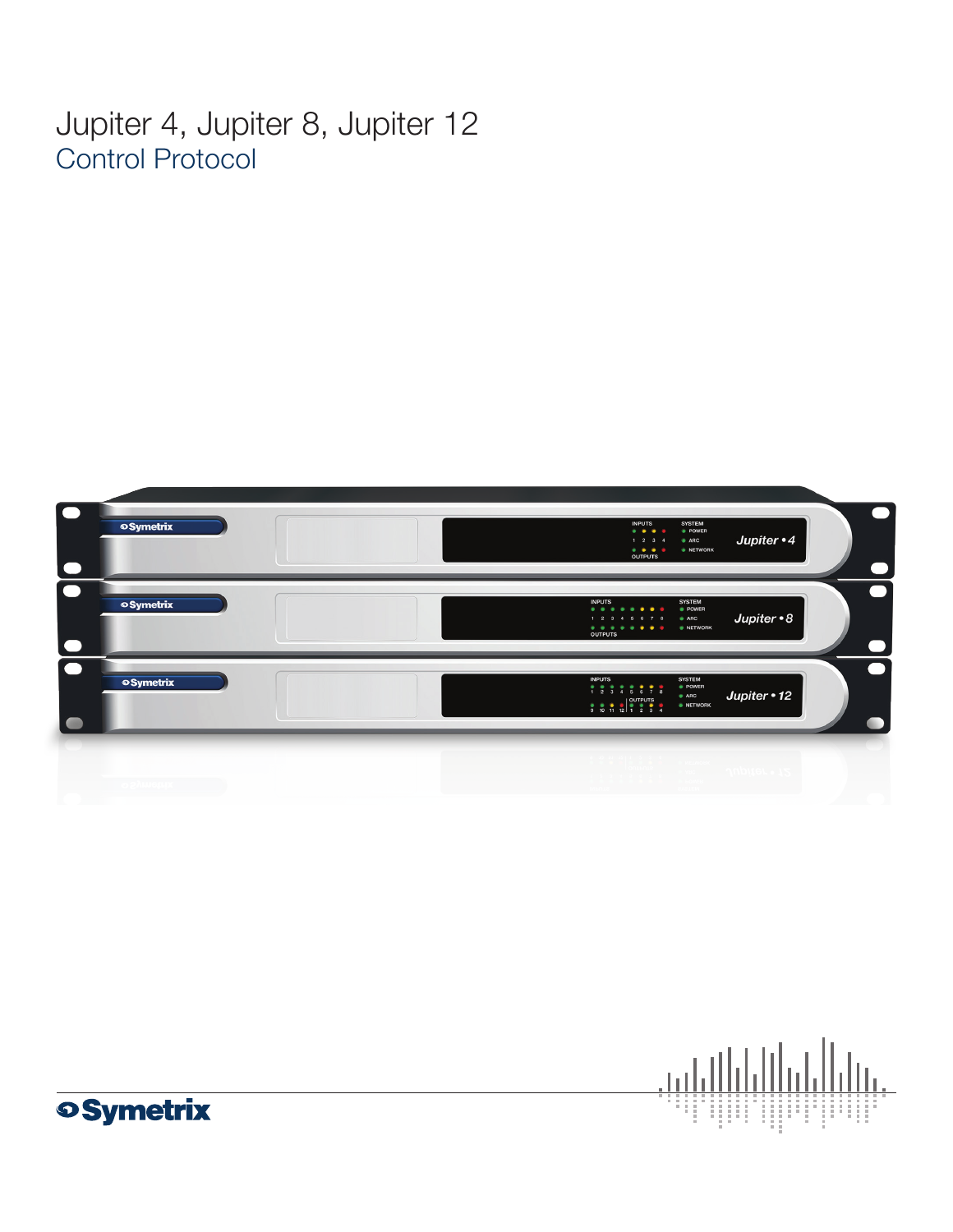# **Contents**

| <b>Introduction</b><br>About this document              | 3<br>3   |
|---------------------------------------------------------|----------|
| Conventions used in this document                       | 3        |
| <b>General Notes</b><br>Connections                     | 3<br>3   |
| <b>Ethernet Port Configuration</b>                      | 3        |
| <b>Ethernet Control</b>                                 | 3        |
| RS-485 Control                                          | 4        |
| <b>Parameter Notes</b><br>Faders                        | 4<br>4   |
| <b>Buttons</b>                                          | 4        |
| <b>Input Selectors</b>                                  | 4        |
| <b>Meters</b>                                           | 5        |
| <b>Other Parameters</b>                                 | 5        |
| <b>Getting Started</b><br>Protocol                      | 5<br>5   |
| <b>Control Commands</b><br>(CS) Controller Set          | 5<br>5   |
| (CC) Change Controller                                  | 6        |
| (GS) Get Controller                                     | 6        |
| (GS2) Get Controller with Controller Number             | 7        |
| (GSB) Get Controller Block                              | 7        |
| (GSB2) Get Controller Block with Controller Number      | 8        |
| (GPR) Get Preset                                        | 8        |
| (LP) Load Preset                                        | 8        |
| (FU) Flash Unit                                         | 10       |
| <b>Push Commands</b><br>(PU) Global Push Enable/Disable | 10<br>12 |
| (PUE) Push Enable                                       | 12       |
| (PUD) Push Disable                                      | 13       |
| (GPU) Get Push-enabled Controllers                      | 13       |
| (PUR) Push Refresh                                      | 13       |
| (PUC) Push Clear                                        | 14       |
| (PUI) Set Push Interval                                 | 14       |
| (PUT) Set Push Threshold                                | 14       |
| <b>Setup Commands</b><br>(SQ) Set Quiet Mode            | 15<br>15 |
| (EH) Set Echo Mode                                      | 16       |
|                                                         |          |

### Jupiter App Controller Numbers 16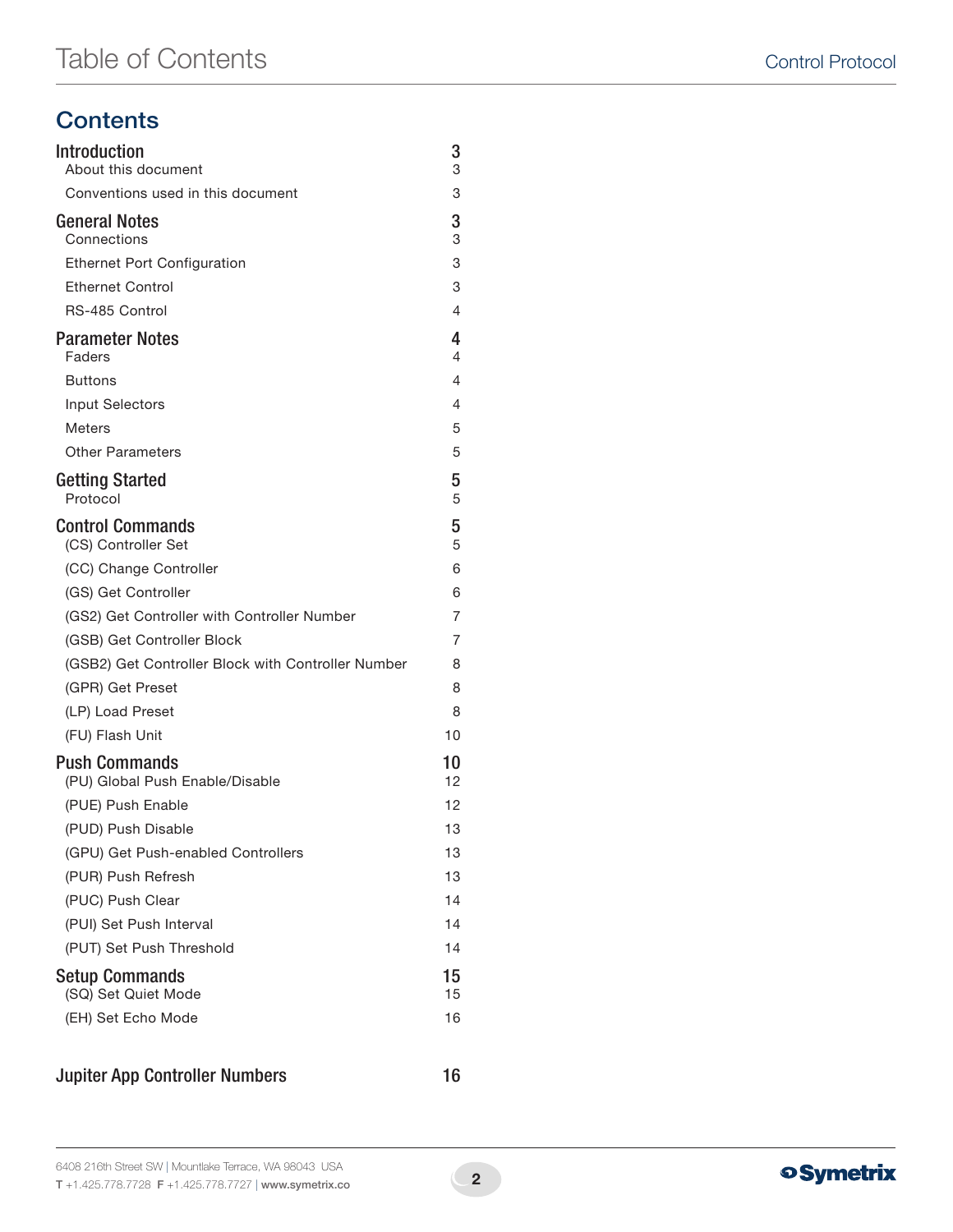# Introduction

# About this document

The purpose of this document is to provide a technical understanding of the Symetrix Control Protocol for Jupiter. It will define and illustrate the protocol used to communicate with the Jupiter products via a 3rd-party interface.

Jupiter devices can be controlled by 3rd-party controllers such as certain AMX or Crestron models, or any Ethernet equipped device that can be adapted to this protocol. The protocol consists of humanly readable text commands and responses. It is based on the SymNet Control Protocol (described in a separate document) and inherits many of the features from that system.

Control is achieved by using a scheme of pre-assigned controller numbers. Nearly anything that can be adjusted from the Jupiter software can be controlled externally by referencing the appropriate controller number. The controller numbers for each Jupiter App may be browsed in the Custom Preset Parameter Browser. Refer to the Jupiter software help file for more information.

# Conventions used in this document

A dollar sign (\$) preceding a set of alphanumeric characters denotes a hex value. All other number values should be considered decimal values. Example: "\$A0" represents the decimal value of "160".

Values enclosed in [square brackets] are optional parameters and do not need to be include. If omitted, default values will be used as described for each command.

The term "control application" is used to refer to the Windows-based graphical user interface software provided by Symetrix to configure Jupiter devices.

# General Notes

## **Connections**

All Jupiter products are equipped with Ethernet ports. The same port is used for host control (Jupiter software) and 3rd party control (with this control protocol).

# Ethernet Port Configuration

Generally, no special configuration is required for the Ethernet port. The single Ethernet port on the device may be used for both the control application and for external control. Take note of the device's IP address (listed in the Connection Wizard), as you will need to send all commands to this address.

The commands Set Quiet Mode and Set Echo affect the Ethernet port. The device's default settings (Quiet Mode ON, Echo OFF) are typical for most applications, so most users will not need to know about these commands. However, they are also documented for reference.

# Ethernet Control

The Ethernet protocol allows the use of the existing humanreadable command language over an Ethernet network. The protocol is similar to Telnet in use. However, instead of using TCP as Telnet does, it uses UDP. And, it does not use any of the options or escape sequence found in Telnet.

To use this feature, command strings following the command language can be sent as the payload of a UDP packet. The following rules should be observed in sending commands:

- Commands should be sent to UDP port number 48630 of the proper Symetrix device's IP address. The IP address may be found using the Connection Wizard.
- Commands should be formatted exactly as defined in this document.
- Command strings may or may not include a zero termination character.
- Commands should not be broken up across multiple packets
- If high reliability communications are required, responses to commands should be analyzed for success.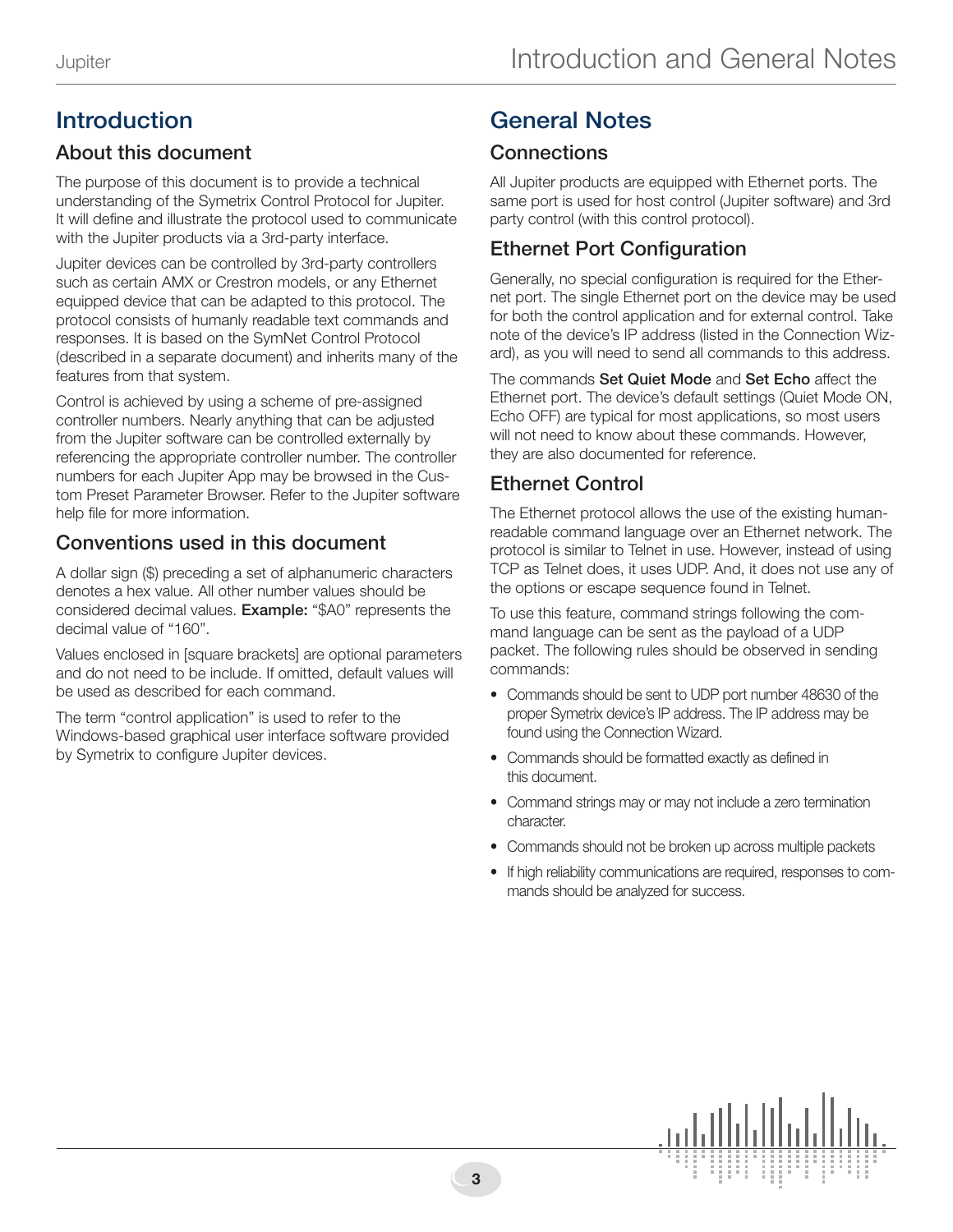Responses to commands will exhibit the following behavior:

- Responses to each command issued are returned in a single packet unless the response is larger than a single packet can hold. Responses will not have any single carriage return-terminated line broken up across packets unless there is no carriage return in the response.
- Responses are returned to the IP address and source port number that sent the packet.
- Responses follow the configuration of the port (echo mode, quite mode and deaf mode).
- Responses do not include a zero-termination character.
- All transmissions originating from Symetrix devices will either be responses to commands or pushed data.

Each command sent to a Symetrix device contains information in the Ethernet packet header as to who sent the command, and hence, where a response will be sent. This source information is saved when a packet is received by a Symetrix device. All responses go to the last received IP address and port and this IP address and port number are saved in non-volatile memory across power cycles.

Until the first command is received, responses will not to know where they are supposed to be sent. This normally not an issue as communication from the Symetrix device is generally a response to a command. However, if the Symetrix device is set up to push control data, it will also be pushed out this UDP port. If no valid packets have ever been received by a Symetrix device, pushed data will not be sent out the Ethernet port.

# RS-485 Control

RS485 control is generally done using one or more of the Symetrix ARC (Adaptive Remote Controller) devices. Further discussion of RS485 and the ARCs can be found on the Symetrix web site.

# Parameter Notes

### Faders

Faders can be controlled to the limits of their minimum and maximum values shown in the control application screens. A controller position of zero (0) will cause the minimum fader position to be realized. A controller position of 65535 will cause the maximum fader position to be realized. Increasing positions will move the fader linearly in dB.

Most volume faders have a range of -72dB to +12dB. In these cases, the following formula can be used to convert from controller position to dB:

### Volume dB = -72 + 84\*(CONTROLLER POSITION/65535) If CONTROLLER POSITION  $= 0$ , Volume dB  $=$  OFF

Note that some faders have a different range than –72 to +12dB. In this case, the formula will depend upon the actual fader range. The more general formula is shown below:

#### Volume dB = MINIMUM VALUE + (MAXIMUM VALUE – MINI-MUM VALUE)\*(CONTROLLER POSITION/65535)

Where MINIMUM VALUE is the fader's lower limit in dB and MAXIMUM VALUE is the fader's upper limit in dB.

### **Buttons**

Buttons such as a mute or bypass can be controlled similarly with controller positions by sending the minimum value (0) to turn the switch off (button not pushed) and sending the maximum value (65535) to turn the switch on (button pushed). In some cases, the buttons use negative logic, i.e. 0 turns it on. These exceptions are noted in the Appendix for each product.

### Input Selectors

A value of zero (0) will select the first input or output and a value of (65535) will select the last input or output. Other values are selected by sending evenly spaced (linear) values as shown by the formula below:

#### Controller Value = (INPUT NUMBER - 1)\*65535/(NUMBER OF INPUTS - 1)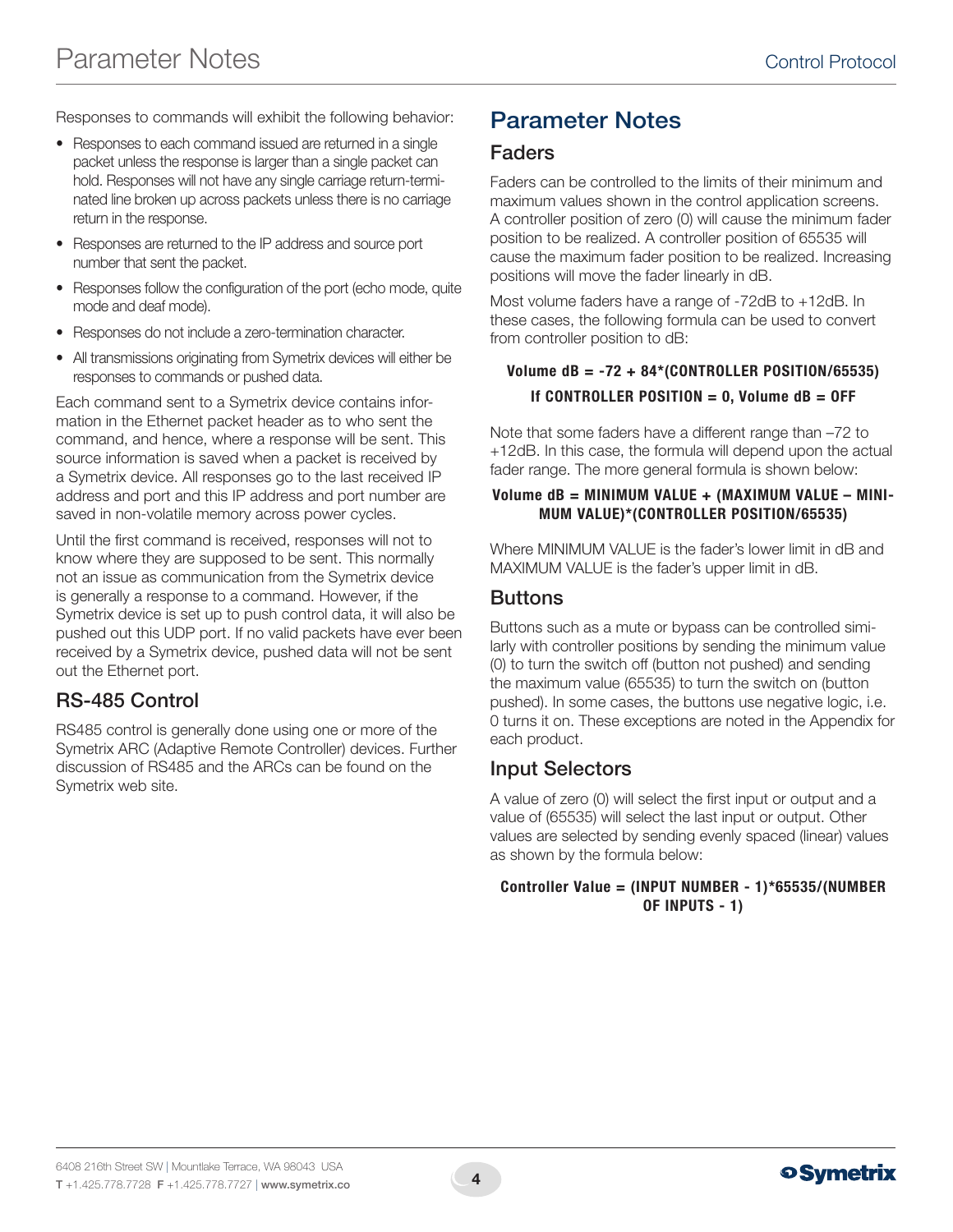### **Meters**

Meters can be read via Ethernet. The read back value will be linear in dB with 65535 representing +24 dBu (0 dBFS) and 0 representing -48 dBu (-72 dBFS) (or less). The formula below can be used to calculate a dB reading from a controller value:

### Level dBu = 72\*(CONTROLLER VALUE/65535) - 48 If CONTROLLER VALUE =  $0$ , Level dBu <= -48 dBU

Input and output meters in some other modules such as Compressors, and AGCs can also be read via Ethernet. In this case, the read back value will be linear in dB with 65535 representing the maximum value shown on the meter and 0 representing the minimum value shown on the meter (or less). The formula below can be used to calculate a dB reading from a controller value:

#### Level dB = (MAXIMUM VALUE - MINIMUM VALUE)\*(CONTROLLER VALUE/65535) + MINIMUM VALUE If CONTROLLER VALUE =  $0$ , Level dB <= MINIMUM VALUE

Note: Meters are a "read-only" parameter. Attempting to change the meter value will have no effect.

### Other Parameters

Many other parameters such as compression ratios, delay times, EQ settings and pans can also be controlled externally. For other parameter types, as in the above examples, sending a value of zero (0) will set the parameter to its minimum value and sending a value of (65535) will set it to its maximum value. Ratios, frequencies, width/Q, and attack/release/hold times all use a logarithmic scale. Pans and delay times use a linear scale. Quantities expressed in dB such as gains, volumes, thresholds and depths are linear in dB. When in doubt, experiment by changing a value from the control application and reading it back via Ethernet.

# Getting Started

### Protocol

The Control Protocol is a text-based (ASCII string) protocol. Commands are sent with simple character strings with terms separated by spaces and completed with a carriage return character <CR> (ASCII code decimal 13 or hex \$0D). The general form for commands is:

#### <COMMAND> <PARAMETER> <PARAMETER> … <CR>

A white space character (space, tab, etc.) must be included between the command and each parameter. Extra white space characters can be sent for readability if desired. In this document a single space will be used. If a command is accepted, the device will respond to each command with an acknowledgement string whose syntax varies with each command.

# Control Commands

# (CS) Controller Set

Use this command to move a controller position to a new absolute value. The command must specify the controller number and the new controller position. The syntax of the command is:

#### CS <CONTROLLER NUMBER> <CONTROLLER POSITION><CR>

Where <CONTROLLER NUMBER> is the decimal controller number (1-10000) listed in the Appendix for each product, and <CONTROLLER POSITION> is a 16-bit number in decimal (0-65535).

If the command is accepted, the device will respond with the string:

#### ACK<CR>

If the command is interpreted but fails for any reason the device will respond with the string:

#### NAK<CR>

A typical reason for failure is that the specified controller number does not exist.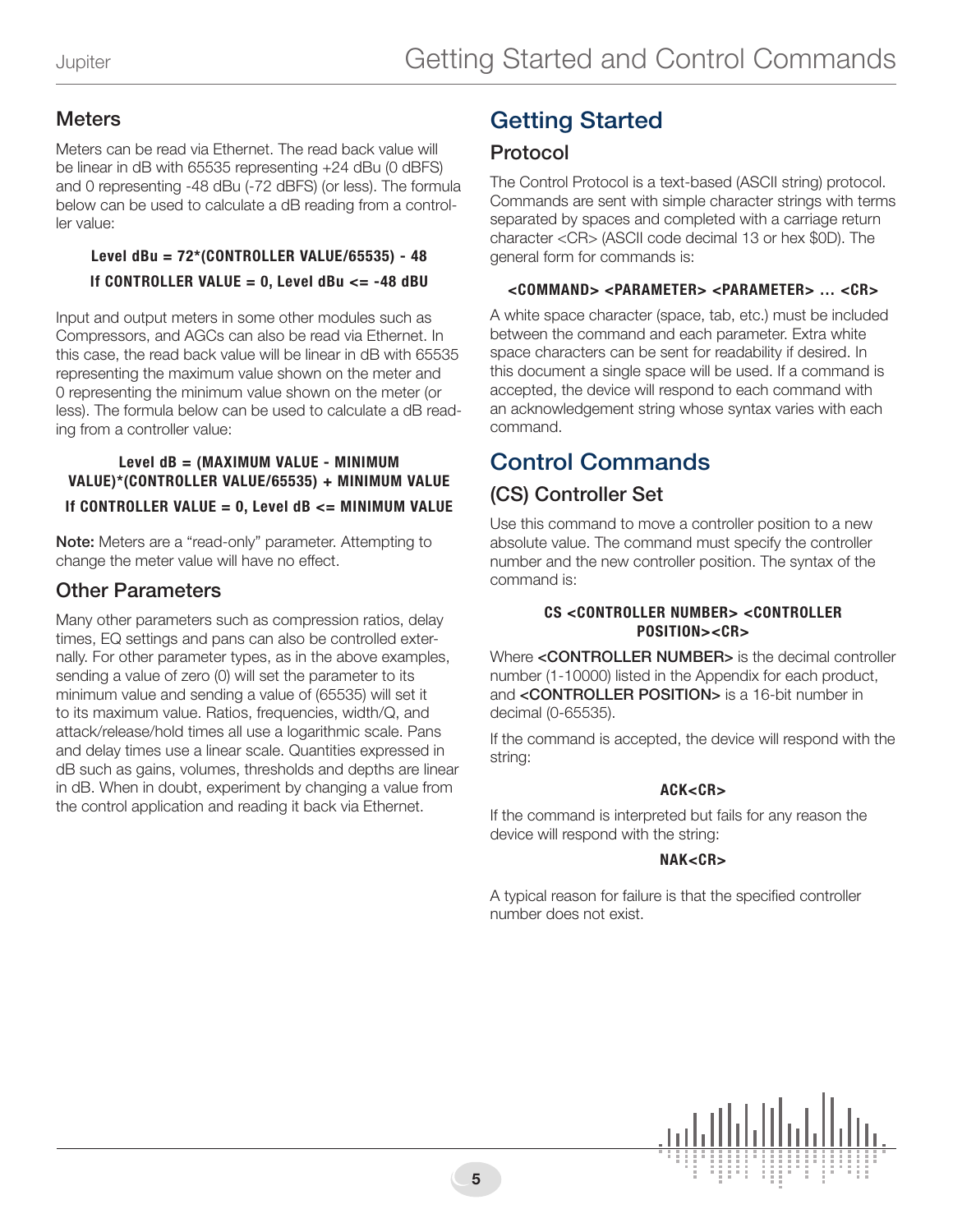# (CC) Change Controller

Use this command to move a controller to a new relative value. This command will increment or decrement a controller by a specified amount. The command must specify the controller number, whether it should be incremented or decremented, and the amount to change by. The syntax of the command is:

#### CC <CONTROLLER NUMBER> <DEC/INC> <AMOUNT><CR>

Where <CONTROLLER NUMBER> is the decimal controller number (1-10000) listed in the Appendix for each product, <DEC/INC> is 0 to decrement and 1 to increment, and <AMOUNT> is the amount to increment or decrement (a decimal number, 0-65535). If the amount to be decremented or incremented causes the parameter to exceed its minimum or maximum value, the value will be limited to its minimum or maximum value. For example, if you increment a parameter by 10 and its current value is 65530, the new value will be limited to 65535.

If the command is accepted, the device will respond with the string:

#### ACK<CR>

If the command is interpreted but fails for any reason the device will respond with the string:

#### NAK<CR>

A typical reason for failure is that the specified controller number does not exist.

## (GS) Get Controller

This command will return the controller position (value) associated with a specific controller number. The command must specify the controller number. The syntax of the command is:

#### GS <CONTROLLER NUMBER><CR>

Where <CONTROLLER NUMBER> is the decimal controller number (1-10000) listed in the Appendix for each product.

If the command is accepted, the device will respond with the string:

#### <CONTROLLER POSITION><CR>

Where controller position is a 16-bit number in decimal (0-65535)

If the command is interpreted but fails for any reason the device will respond with the string:

#### NAK<CR>

A typical reason for failure is that the specified controller number does not exist.

If the value being requested is a button that only has two states, the returned values will be either 0 or 65535, regardless of the actual value sent to the controller. For example, assume controller number 1 controls a mute button. If you send CS <1> <754>, and then GS <1>, it will return 0, not 754. More generally, if the parameter you are controlling has granularity coarser than the 16-bit values used, the returned values will be quantized to the granularity of the parameter. Controls where you might observe this effect are buttons as mentioned above and input selectors.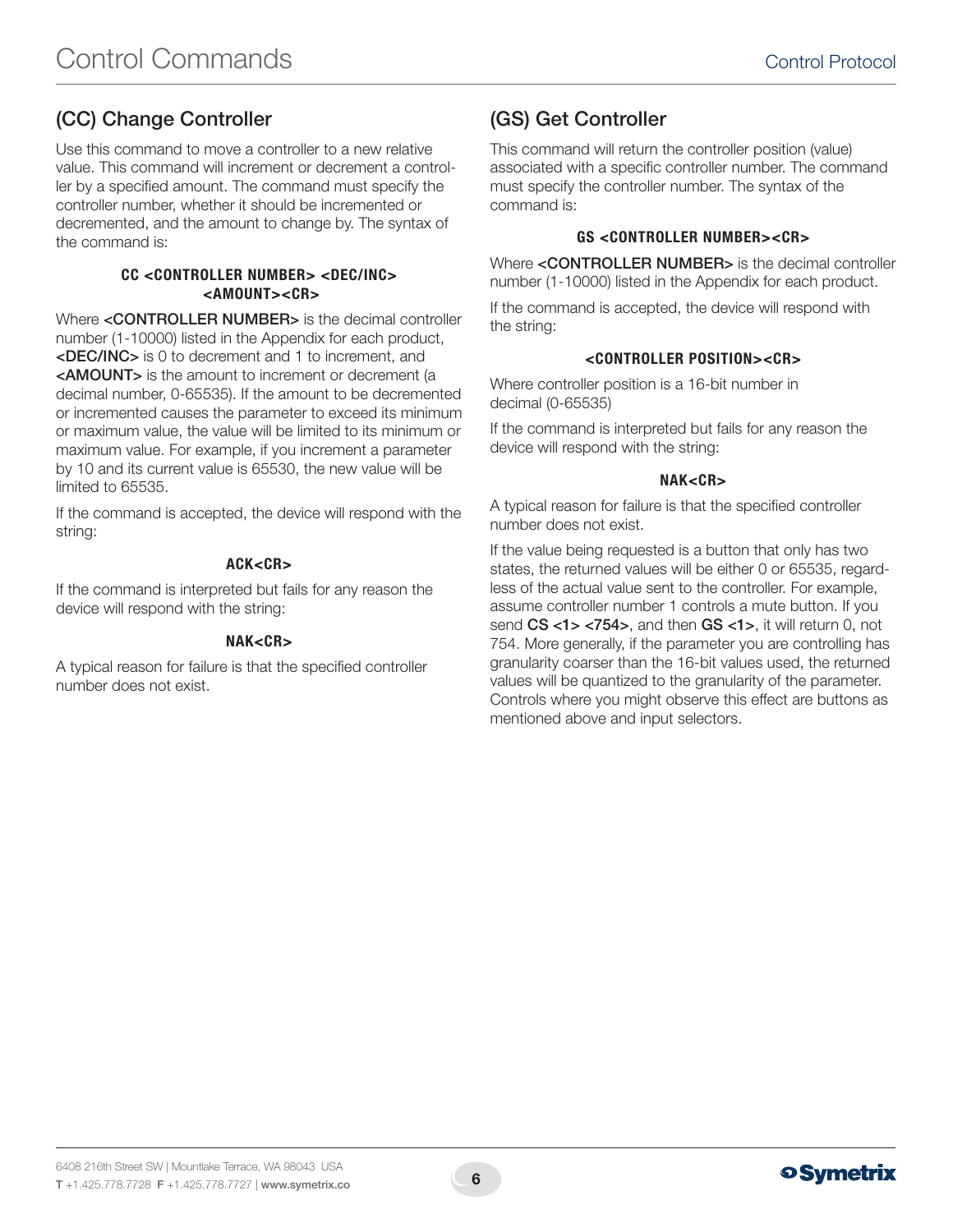### (GS2) Get Controller with Controller Number

This command will return the controller number with controller position (value) associated with it together in the same string. This command is provided at the request of AMX/ Crestron programmers to make it easier to interpret and parse returned controller positions. The command must specify the controller number. The syntax of the command is:

#### GS2 <CONTROLLER NUMBER><CR>

Where <CONTROLLER NUMBER> is the decimal controller number (1-10000) listed in the Appendix for each product.

If the command is accepted, the device will respond with the string:

#### <CONTROLLER NUMBER> <CONTROLLER POSITION><CR>

Where controller position is a 16-bit number in decimal (0- 65535)

If the command is interpreted but fails for any reason the device will respond with the string:

#### NAK<CR>

A typical reason for failure is that the specified controller number does not exist.

# (GSB) Get Controller Block

This command will return the controller position (value) of a specific range of consecutive controller numbers. The command must specify the starting controller number and the number of consecutive controllers to return. The syntax of the command is:

#### "GSB <CONTROLLER NUMBER> <BLOCK SIZE><CR>"

Where <CONTROLLER NUMBER> is the decimal controller number (1-10000) listed in the Appendix for each product and <**BLOCK SIZE>** is the number of consecutive controllers. Note that <BLOCK SIZE> can be at most 256.

If the command is accepted, the device will respond with the string:

#### <CONTROLLER POSITION1><CR>

<CONTROLLER POSITION2><CR>

#### <CONTROLLER POSITION3><CR>

#### … <CONTROLLER POSITIONn><CR>

Where <CONTROLLER POSITIONn> is a 16-bit number in decimal (0-65535), or -1 if a controller does not exist. The values will always be five digits, with leading zeros added as necessary (e.g. 7 would be returned as 00007<CR> and -1 would be returned as -0001<CR>.)

If the command is interpreted but fails for any reason the device will respond with the string:

#### NAK<CR>

A typical reason for failure is that the requested block size is larger than 256. For more information and tips on reading back controller numbers, see the GS command.

Example command sent:

#### GSB 9 3<CR>

Example Response:

 $32321 <$ CR $>$ 

00256<CR>

00003<CR>

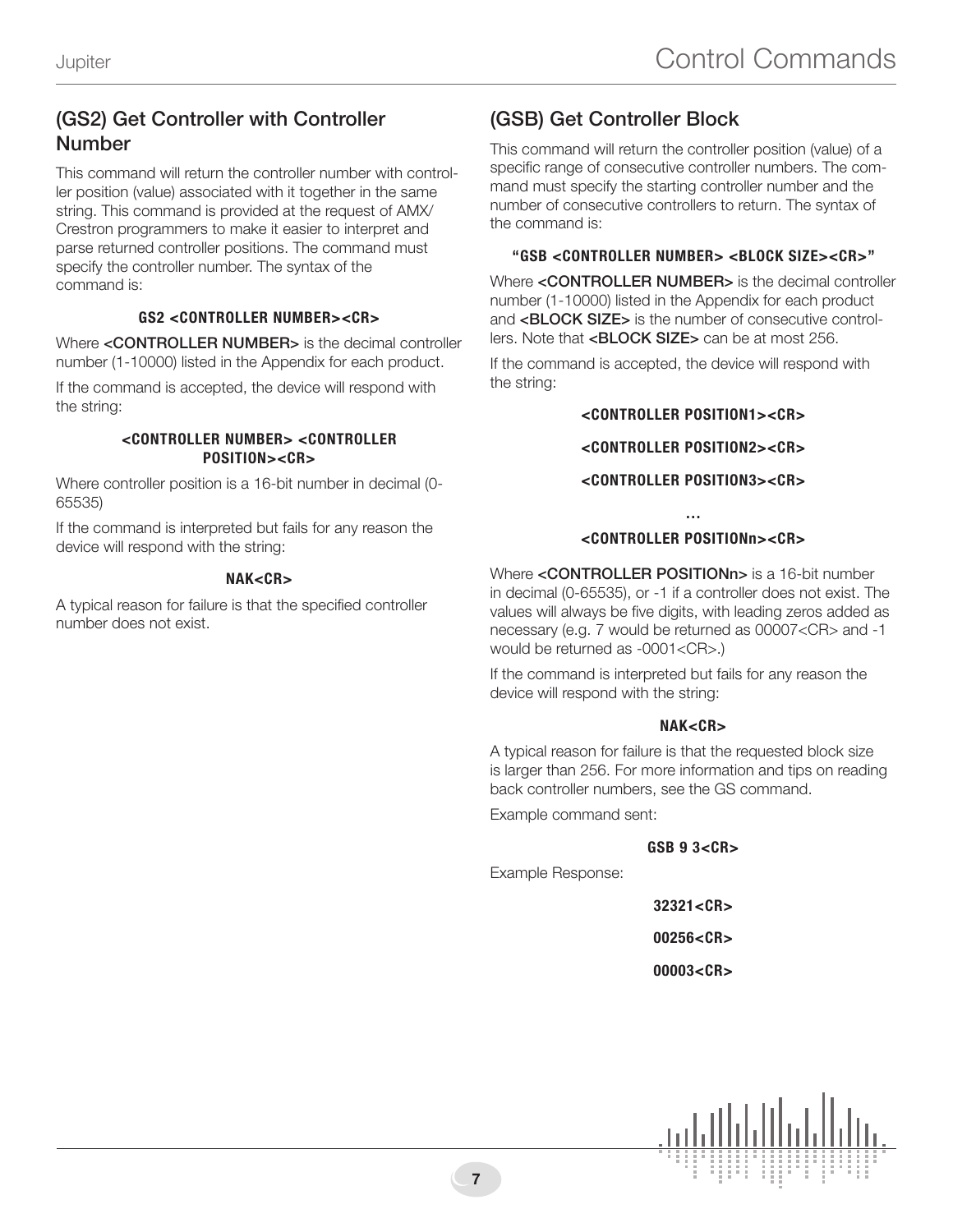### (GSB2) Get Controller Block with Controller Number

This command will return the controller number with controller position (value) associated with it for a specific range of consecutive controller numbers. The command is very similar to GSB described above, but the return string may be easier to process in some systems. The command must specify the starting controller number and the number of consecutive controllers to return. The syntax of the command is:

#### GSB2 <CONTROLLER NUMBER> <BLOCK SIZE><CR>

Where <CONTROLLER NUMBER> is the decimal controller number (1-10000) listed in the Appendix for each product and <BLOCK SIZE> is the number of consecutive controllers. Note that <**BLOCK SIZE>** can be at most 256.

If the command is accepted, the device will respond with the string:

#### #<CONTROLLER NUMBER1>=<CONTROLLER POSITION1><CR>

#### #<CONTROLLER NUMBER2>=<CONTROLLER POSITION2><CR>

#<CONTROLLER NUMBER3>=<CONTROLLER POSITION3><CR>

#### #<CONTROLLER NUMBERn>=<CONTROLLER POSITIONn><CR>

…

Where <CONTROLLER NUMBERn> is the decimal controller number (1-10000) listed in the Appendix for each product and <CONTROLLER POSITIONn> is a 16-bit number in decimal (0-65535), or -1 if a controller does not exist. The values for the controller number and position will always be five digits, with leading zeros added as necessary (e.g. 7 would be returned as 00007 and -1 would be returned as -0001).

If the command is interpreted but fails for any reason the device will respond with the string:

#### NAK<CR>

A typical reason for failure is that the requested block size is larger than 256. For more information and tips on reading back controller numbers, see the GS command.

Example command sent:

#### GSB2 9 3<CR>

Example Response:

#### #00009=32321<CR>

#### #00010=00256<CR>

#### #00011=00003<CR>

### (GPR) Get Preset

This command will return the last preset that was loaded. The syntax of the command is:

#### GPR D<CR>

If the command is accepted, the device will respond with the string:

#### PrstD=<PRESET NUMBER><CR>

The <PRESET NUMBER> return value will be 0-50. A return value of 0 indicates that no preset has been recalled. The value for the preset number will always be 4 digits, with leading zeros added as necessary (e.g. 7 would be returned as 0007).

If the command is interpreted but fails for any reason, the device will respond with the string:

#### NAK<CR>

### (LP) Load Preset

This command will load the specified preset (1-50). The syntax of the command is:

#### LP <PRESET NUMBER><CR>

Where  $\leq$ PRESET NUMBER $>$  = 1-50 as defined in the control application.

If the command is accepted, the device will respond with the string:

#### ACK<CR>

If the command is interpreted but fails for any reason the device will respond with the string:

#### NAK<CR>

A typical reason for failure is that the specified preset has not been defined.



8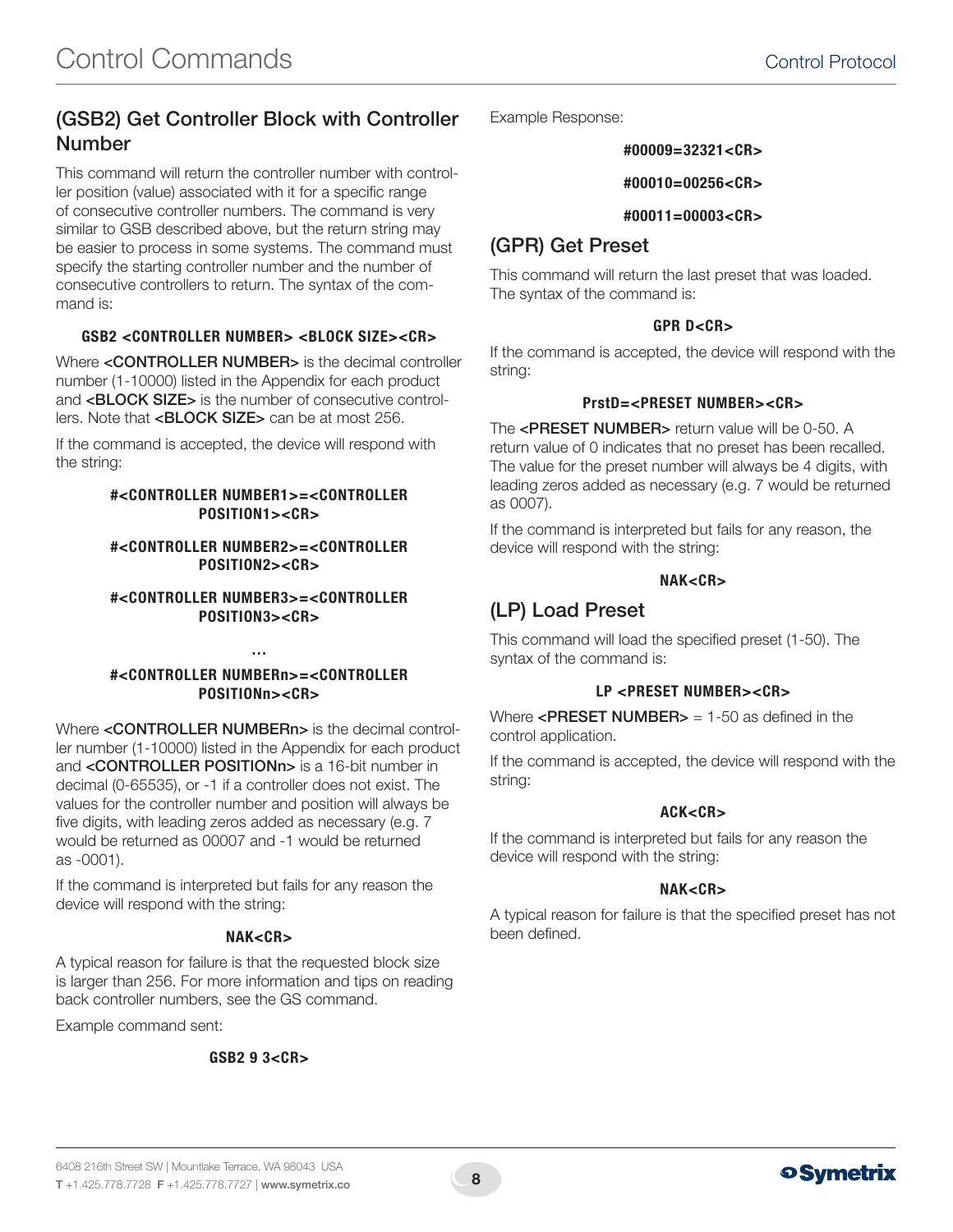# (FU) Flash Unit

This command momentarily flashes the front panel LEDs of the device. This command can be used as a quick test to verify communications. The syntax of the command is:

#### $FIL < C.R$

If the command is accepted, the LEDs will flash and the device will respond with the string:

#### ACK<CR>

If the command is interpreted but fails for any reason the device will respond with the string:

#### NAK<CR>

LEDs on devices other than the one to which you are physically connected can be flashed by using the Set Device command.

# Push Commands

Symetrix devices can send out unsolicited Ethernet data. All parameters that can be externally controlled can be set up to automatically send out their values whenever they change. This method, referred to as pushing data, can be used instead of or in addition to polling (asking for data). When using this feature, take care that your system can handle the volume of data you set up and that it can differentiate between responses to commands and unsolicited data. Commands used to control the push feature are described below. Also, the following questions and answers provide a detailed discussion of this feature, including realworld problems and solutions.

### When is data pushed?

For data to be pushed 1) the push feature must be globally enabled and 2) individual parameters must be enabled to push using the Push Enable command. Then, the controller value will be sent out 1) whenever the control's underlying parameter changes or 2) when a refresh command is issued. Regardless of if the parameter change is made via the control application, RS-485, preset recall, analog control or any other method, the data will be pushed. This means for example that if your control system changes a controller value set up for push, you will immediately receive notification of that change.

### Where is the data pushed?

The data is sent out the Ethernet port of the Symetrix device.

### What does the pushed data look like?

The format for unsolicited or "push" data is the same as the GSB2 command. Strings consist of the controller number and its value in the following format:

#### #<CONTROLLER NUMBER>=<CONTROLLER POSITION><CR>

Where <CONTROLLER NUMBER> is the decimal controller number (1-10000) listed in the Appendix for each product and **<CONTROLLER POSITION>** is a 16-bit number in decimal (0-65535). The values for the controller number and position will always be five digits, with leading zeros added as necessary (e.g. 7 would be returned as 00007).

Up to 64 strings, separated with a <CR> as shown, may be sent out together.

Example:

#00007=12321<CR>

#### #00324=00128<CR>

#### #10000=65535<CR>

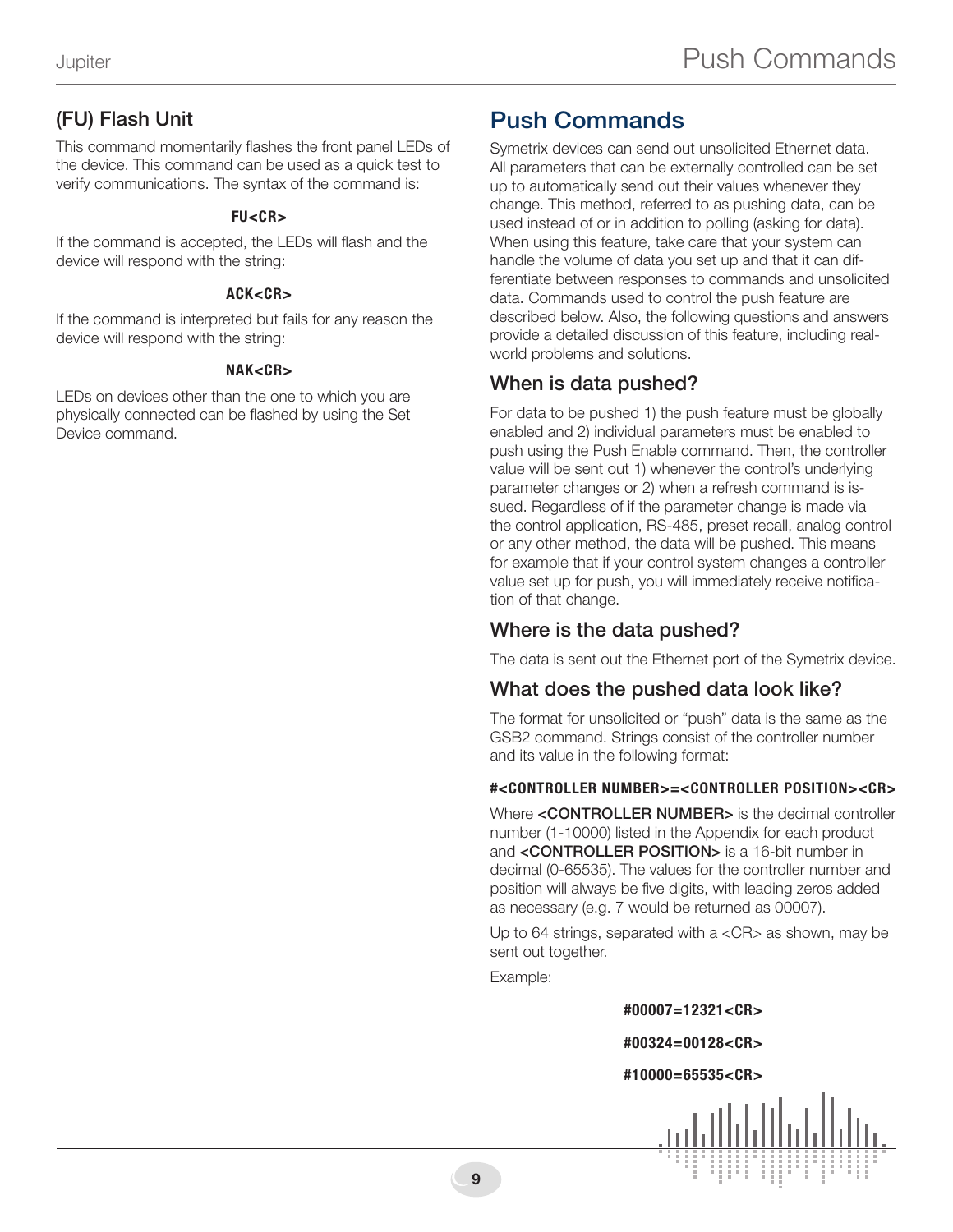# Should I use the push feature or poll for parameter changes?

The decision is up to you. Use whichever method makes more sense for your application and control system. In fact, some "control-only" applications may not need to use either. For example if the only thing controlling the device is your control system, then you know when anything changes. Manual polling is often simpler to implement initially because all data from the device is a direct response to command you send it, simplifying parsing. However, in situations where a large number of parameters that change infrequently need to be monitored, pushing may make more sense. You may also prefer the convenience of not needing to set up a timer to continually poll parameters for changes. Use whatever method is appropriate for your situation.

### How often is data pushed?

If there is data to be pushed, it is normally sent out every 100 milliseconds. This is called the push interval. While 100 ms is the default, the push interval can be changed via a Set Push Interval command.

# Can I push meter data?

Yes, meters can be enabled for push. Keep in mind that with normal audio signals connected to a meter, the meter value will most likely be changing constantly, so you will typically see the meter data being pushed at every 100 ms interval. However, a Set Push Threshold command can be used to prevent pushes until the data differs by a specified amount (by default, this amount is 1).

### How can I control the amount of data pushed?

There are several methods for controlling pushed data. First, since pushed data is enabled on a per-control basis, your first line of defense is to limit it to only certain controls. Second, pushing can be globally turned on and off using a command. Third, pushing can be enabled for just a range of controller numbers. Fourth, the Set Push Threshold command can be used to prevent pushes until the data changes by a specified amount. Fifth, the Set Push Interval command controls how often the data is pushed, useful for meters and other data that changes frequently. Finally, the Push Refresh and Push Clear commands provide additional methods of control.

### I want to refresh everything to make sure my control system is synchronized to the hardware. How can I receive all data even if it hasn't changed?

Use the Push Refresh command. Alternatively, you could use the Get Controller commands to manually ask for the controls you are concerned with.

### Sometimes my control system turns off push for an extended period of time. When I turn it on, will I be notified of all changes that occurred while push was turned off?

Yes, by default, all changes made while push was off will be immediately reported as soon as it is turned on. This applies to both turning push off globally or for individual controllers via the Push Disable command. Take care that your system can handle the potentially large amount of data that can be generated. It may be helpful to "gradually" turn on the push feature, enabling a small range of controller numbers at once. You can also use the Push Clear command to deal with this scenario. It allows you to effectively ignore all previous unreported changes.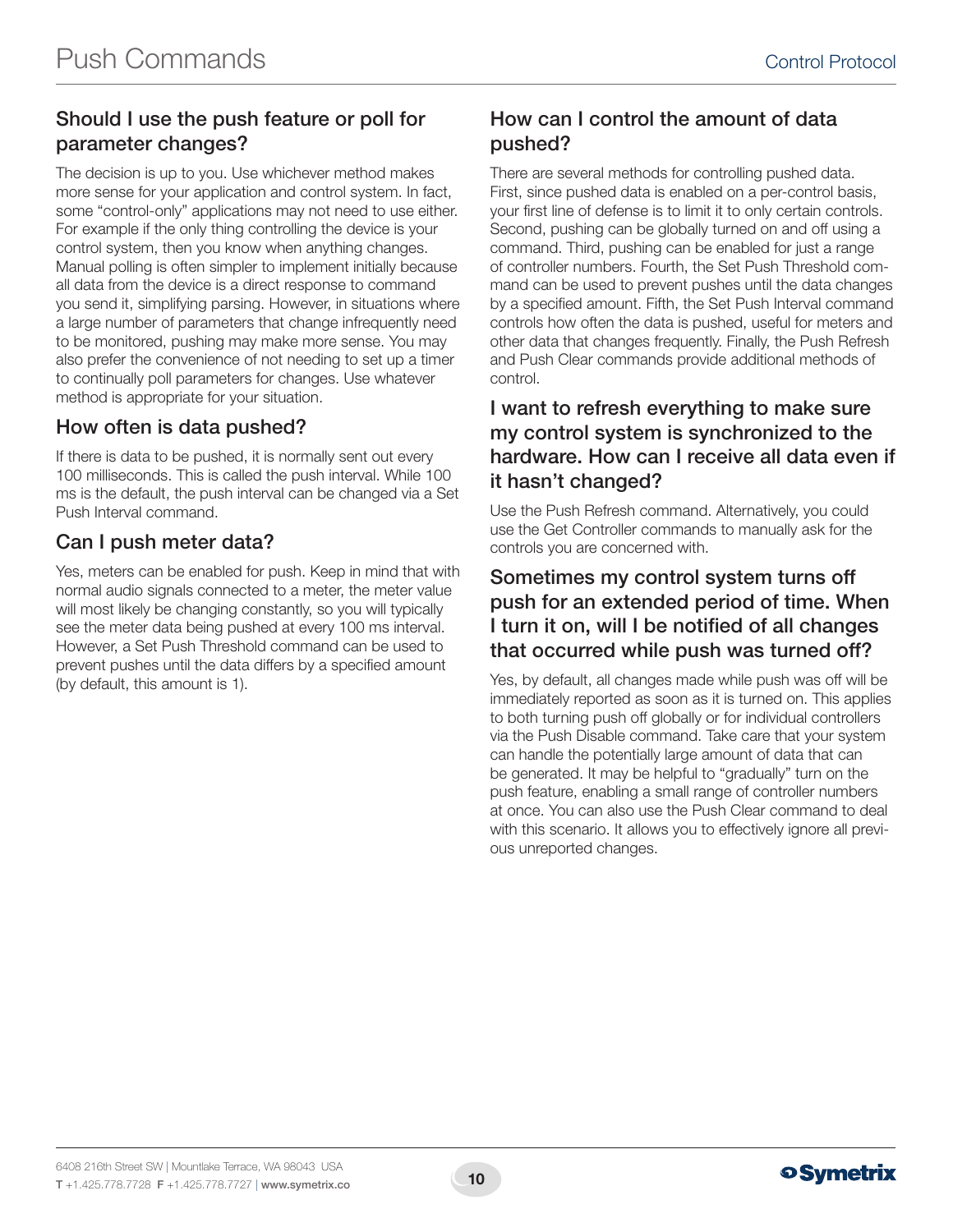## What is the difference between the Global Push Enable/Disable (PU) command and the Push Enable (PUE) and Push Disable (PUD) commands? Why are there 2 different ways to specify a range of controllers?

The Global Push Enable/Disable command can be used to completely turn off push, or turn on push for all or a single contiguous range of controller numbers. In contrast, the Push Enable/Disable command allows much finer control. Individual (non-contiguous) controllers can be turned on and off, hence multiple ranges are supported.

The reason both methods are provided is for backwards compatibility. The less flexible "single range" global PU command was added first. Later, the more flexible PUE and PUD commands were added as an enhancement. The older global method was left in so existing programs wouldn't need to be modified. We recommend that you use either one system or the other exclusively. Do not combine them. New designs should use the PUE and PUD commands and never use the PU command with a range specified.

### How does push work at power-up?

When a device is first powered up, push is globally turned on but all controllers are individually disabled. All controller numbers are assumed to have changed. This means that after power-up, the first time you enable a controller to push, you will immediately receive its current value. This can be prevented by issuing a Push Clear command before issuing the Push Enable command.

### I'm not receiving unsolicited data. Any suggestions for troubleshooting?

First of all, make sure that general communication is working between your control system and the Symetrix Ethernet port. Make sure you can send commands and receive ACK messages. Try the Flash Unit command.

For Ethernet, make sure the Ethernet port is connected to the same network as the control system. Verify the connection LED on the Ethernet jack and/or switch is lit. Verify you can "ping" the device using its IP address.

Make sure the push feature has been globally enabled using the Global Push Enable/Disable command. Push is globally enabled on power-up, but may be turned off via Ethernet. Power cycling the device is a quick way to verify this.

Make sure the individual controllers have been enabled using the Push Enable command. Push is disabled for all controllers on power-up, and must be turned on via Ethernet. Sending a PUE command is a quick way to enable all controllers.

Make sure the parameter to be pushed is changing. Change the parameter via the control application, a Controller Set command, or other method. You can also use the Push Refresh command to force the data to be sent. If you have changed the push threshold, make sure the parameter is changing by an amount larger than the threshold.

For Ethernet, the device needs to know the proper IP address to send the data. Make sure at least one command has been sent from the control system to the device. If the control system ever changes IP addresses, another command must be sent to establish the new address.

# What are the limitations of this feature?

If multiple parameters change at the same time, up to 64 controller numbers will be sent out during each push interval (default 100 ms) until all have been sent out. If a large amount of data is being pushed, we recommend you verify your system can support the amount of data being pushed.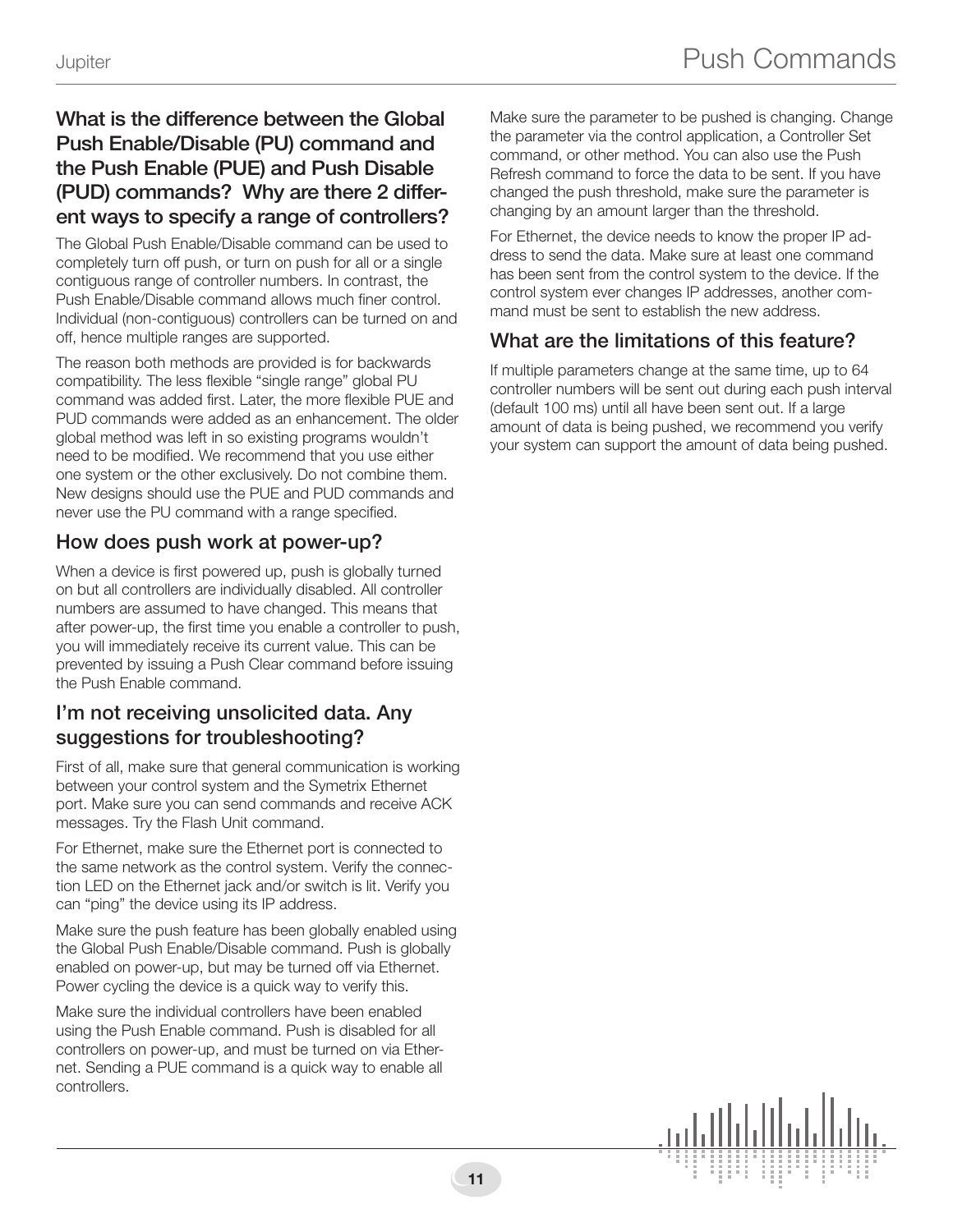# Commands related to push:

## (PU) Global Push Enable/Disable

This command enables or disables the push feature. When enabling, a range of controllers can be specified to allow pushing only certain values. Disabling is always global and prevents any unsolicited data from being pushed. The syntax of the command is:

### PU <ON/OFF> [<LOW> [<HIGH>]]<CR>

Where <**ON/OFF>** is 0=OFF and 1=ON, <**LOW>** is the optional lowest controller number to push (only valid when enabling) and <HIGH> is the optional highest controller number to push (only valid when enabling). <LOW> and <HIGH> are both decimal controller numbers (1-10000) listed in the Appendix for each product. If no controller numbers are specified, the entire range of 1-10000 will be enabled for push. If only one controller number is specified, it is assumed to be the <LOW> value and the range from that number up to 10000 will be pushed. If two controller numbers are specified, the range formed by those values (including the values themselves) will be enabled for push. <LOW> must be less than or equal to <HIGH>. When enabling, the range specified overrides any previous ranges, i.e. it replaces the range, rather than adding to it.

If the command is accepted, the device will respond with the string:

#### ACK<CR>

If the command is interpreted but fails for any reason the device will respond with the string:

#### NAK<CR>

At power-on, push is always enabled. Remember that individual controller numbers must be enabled using the Push Enable command as well. Data is pushed whenever a change in that controller occurs or if forced to refresh using the Push Refresh command.

Note: Global Push Enable with a range specified, e.g. PU 1 100 200<CR> is not recommended. Instead, we recommend always globally enabling the entire range using PU 1<CR> and using the Push Enable command for individual control.

# (PUE) Push Enable

This command enables the push feature for an individual controller or range of controllers. The syntax of the command is:

### PUE [<LOW> [<HIGH>]]<CR>

Where <LOW> is the optional lowest controller number to push and <HIGH> is the optional highest controller number to push. <LOW> and <HIGH> are both decimal controller numbers (1-10000) listed in the Appendix for each product. If no controller numbers are specified, the entire range of 1-10000 will be enabled for push. If only one controller number is specified, only that controller number is enabled. If two controller numbers are specified, the range formed by those values (including the values themselves) will be enabled for push. <LOW> must be less than or equal to <HIGH>. Multiple PUE commands can be used to enable non-contiguous controller numbers since changes are additive.

If the command is accepted, the device will respond with the string:

#### ACK<CR>

If the command is interpreted but fails for any reason the device will respond with the string:

#### NAK<CR>

At power-on, push is disabled for all controllers in Jupiter devices. Data is pushed whenever a change in an enabled controller occurs or if forced to refresh using the Push Refresh command. Changes that happen while a control is disabled will be pushed immediately upon enabling that control. The Push Disable command is the inverse of this command and provides a way to turn off controllers for push.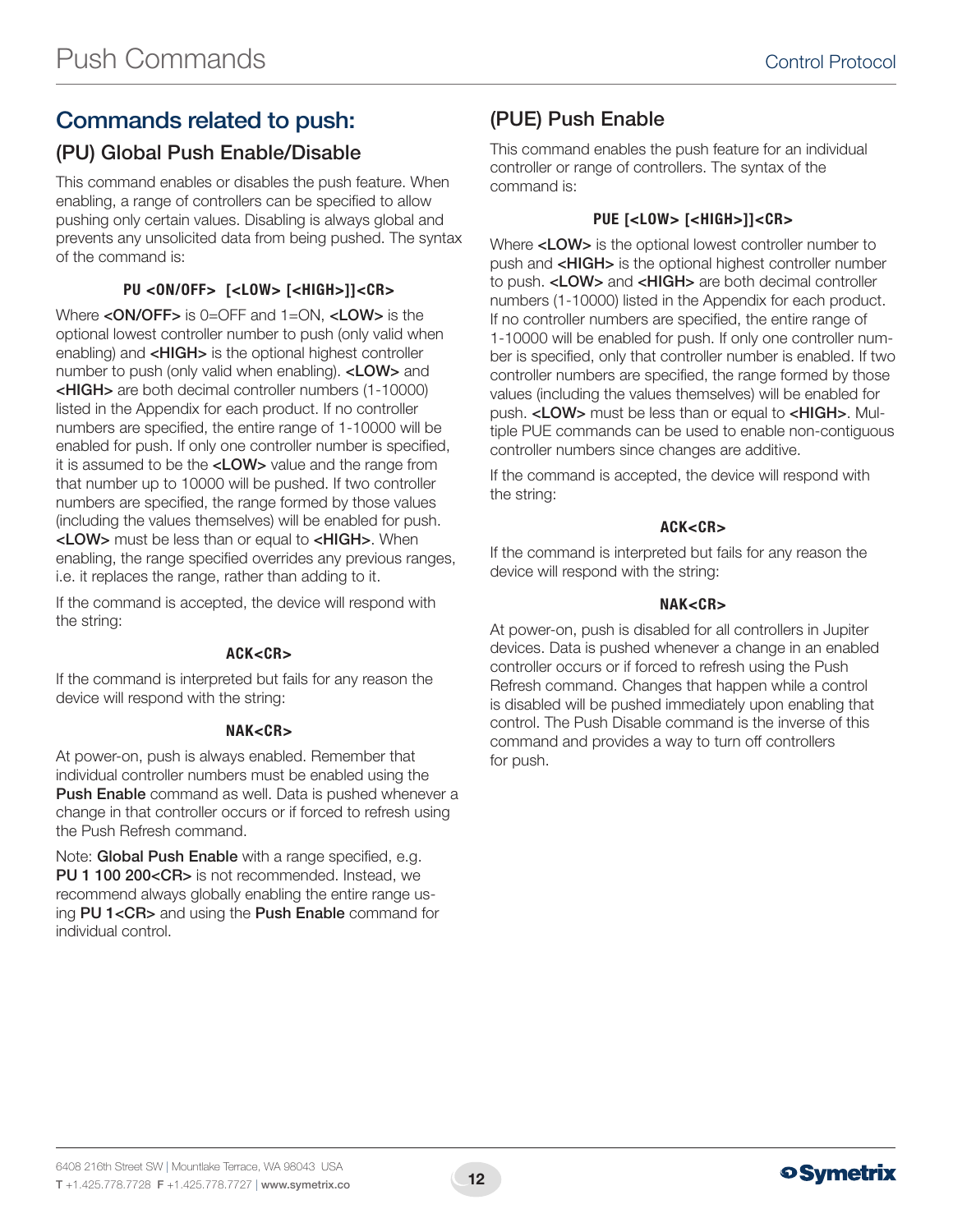# (PUD) Push Disable

This command enables the push feature for an individual controller or range of controllers. The syntax of the command is:

#### PUD [<LOW> [<HIGH>]]<CR>

Where <LOW> is the optional lowest controller number to stop pushing and <**HIGH**> is the optional highest controller number to stop pushing. <LOW> and <HIGH> are both decimal controller numbers (1-10000) listed in the Appendix for each product. If no controller numbers are specified, the entire range of 1-10000 will be disabled for push. If only one controller number is specified, only that controller number is disabled. If two controller numbers are specified, the range formed by those values (including the values themselves) will be disabled for push. <LOW> must be less than or equal to <HIGH>. Multiple PUD commands can be used to disable non-contiguous controller numbers since changes are subtractive.

If the command is accepted, the device will respond with the string:

#### ACK<CR>

If the command is interpreted but fails for any reason the device will respond with the string:

#### NAK<CR>

At power-on, push is disabled for all controllers in Jupiter devices. The Push Enable command is the inverse of this command and provides a way to turn on controllers for push.

# (GPU) Get Push-enabled Controllers

This command returns a list of all controllers currently enabled for push. A range may optionally be specified to limit the display to controllers enabled for push within that range. The syntax of the command is:

### GPU [<LOW> [<HIGH>]]<CR>

Where <LOW> is the optional lowest controller number to inquire about and <HIGH> is the optional highest controller number to inquire about. <LOW> and <HIGH> are both decimal controller numbers (1-10000) listed in the Appendix for each product. If no controller numbers are specified, the entire range of 1-10000 will be inquired about. If only one controller number is specified, it is assumed to be the <LOW> value and the range from that number up to 10000 will be inquired about. If two controller numbers are specified, the range formed by those values (including the values themselves) will be inquired about. <LOW> must be less than or equal to <HIGH>.

If the command is accepted, the device will respond with a list of enabled controller numbers separated by <CR>. If no controllers are enabled, it returns the string:

#### ACK<CR>

If the command is interpreted but fails for any reason the device will respond with the string:

#### NAK<CR>

Special case: Entering GPU 0<CR> will return a list settings related to push. It begins with **Global=<0/1>** to show if push is globally enabled (1) or disabled (0). This is followed by five 5-digit values showing the settings of 1) the global lower limit, 2) the global upper limit, 3) the threshold for parameters, 4) the threshold for meters, and 5) the push interval in milliseconds. The default printout would look like this:

#### Global=1<CR>

#### 00001 10000 00001 00001 00100<CR>

### (PUR) Push Refresh

This command causes data to be pushed immediately even if it hasn't changed (assuming push is enabled). This may be useful when trying to synchronize a control system to the device. A range of controllers can be specified to refresh only certain values. The syntax of the command is:

#### PUR [<LOW> [<HIGH>]]<CR>

Where <LOW> is the optional lowest controller number to refresh and <**HIGH**> is the optional highest controller number to refresh. <LOW> and <HIGH> are both decimal controller numbers (1-10000) listed in the Appendix for each product. If no controller numbers are specified, the entire range of 1-10000 will be refreshed. If only one controller number is specified, it is assumed to be the <LOW> value and the range from that number up to 10000 will be refreshed. If two controller numbers are specified, the range formed by those values (including the values themselves) will be refreshed. <LOW> must be less than or equal to <HIGH>.

If the command is accepted, the device will respond with the string:

#### "ACK<CR>"

If the command is interpreted but fails for any reason the device will respond with the string:

#### NAK<CR>

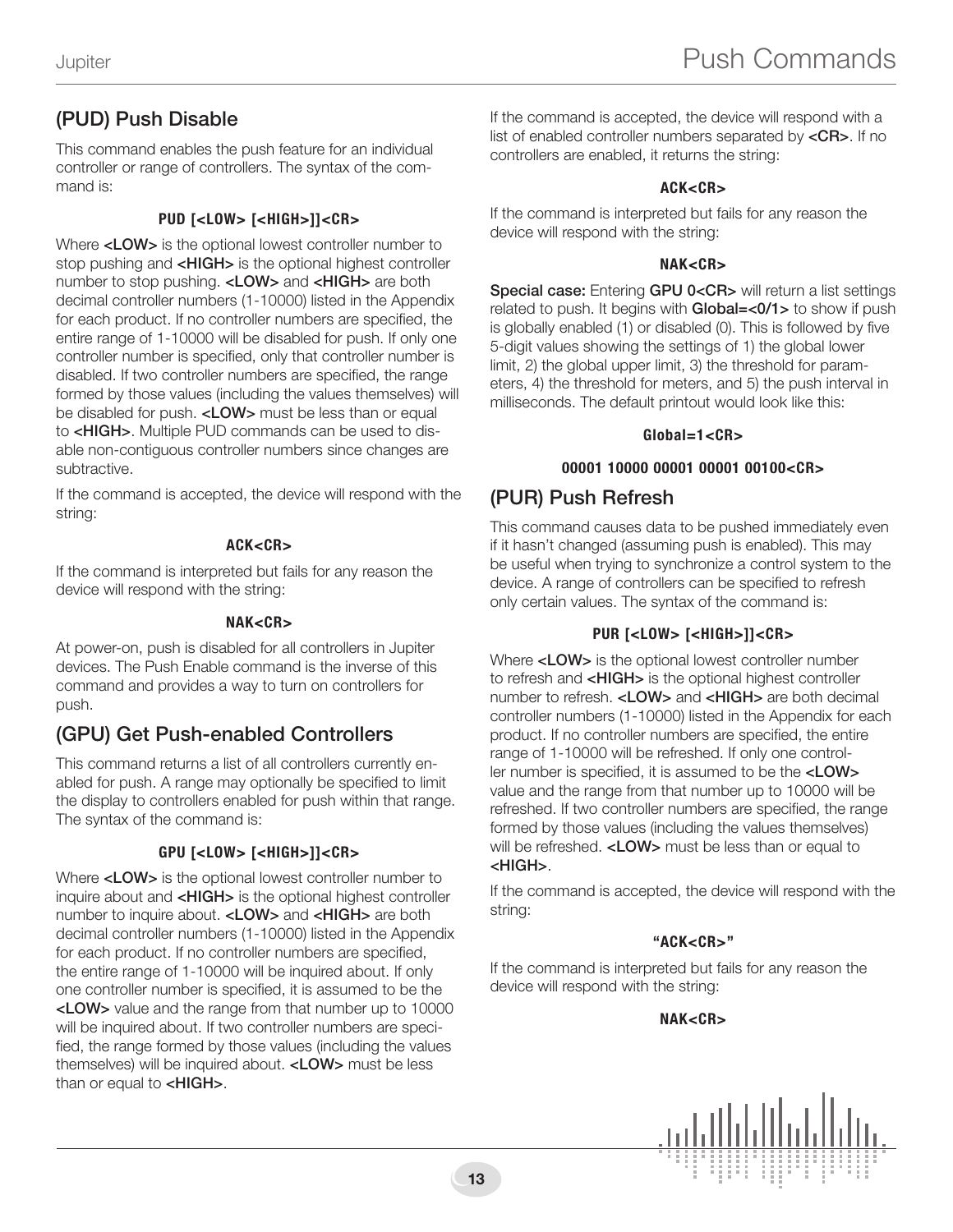At power-on, all controller values are assumed to have changed, so it acts as if a full refresh was performed. In addition, push must be enabled for the range of controllers you are refreshing (see Push Enable). Controller numbers that don't meet this criterion will not be affected by the Push Refresh command. In other words, if a controller is not enabled for push, refreshing it won't cause the value to be pushed even if that controller is later enabled. The controller must be enabled for push at the time the Push Refresh command is issued.

# (PUC) Push Clear

This command causes previous changes in data to be ignored and not pushed. It may be desirable to issue this command when first enabling push to prevent being swamped by the flood of incoming data. A range of controllers can be specified to clear only certain values. The syntax of the command is:

### PUC [<LOW> [<HIGH>]]<CR>

Where <LOW> is the optional lowest controller number to clear and <HIGH> is the optional highest controller number to clear. <LOW> and <HIGH> are both decimal controller numbers (1-10000) listed in the Appendix for each product. If no controller numbers are specified, the entire range of 1-10000 will be cleared. If only one controller number is specified, it is assumed to be the <LOW> value and the range from that number up to 10000 will be cleared. If two controller numbers are specified, the range formed by those values (including the values themselves) will be cleared. <LOW> must be less than or equal to <HIGH>.

If the command is accepted, the device will respond with the string:

### ACK<CR>

If the command is interpreted but fails for any reason the device will respond with the string:

#### NAK<CR>

It may be useful to issue this command if push has been disabled for a long time and then is about to be re-enabled. Otherwise, you will immediately receive notification for all changes that occurred during the disabled time.

# (PUI) Set Push Interval

This command changes the minimum length of time between consecutive pushes of data. (See "How often is data pushed?" above for more information.) At power-up, this value defaults to 100 milliseconds. The syntax of the command is:

#### PUI <MILLISECONDS><CR>

where <MILLISECONDS> is the push interval in milliseconds, between 20 ms and 30,000 ms (30 seconds).

If the command is accepted, the device will respond with the string:

#### ACK<CR>

If the command is interpreted but fails for any reason the device will respond with the string:

#### NAK<CR>

While setting a short interval can speed up the push response, it may have a negative impact on overall system performance. The shorter the interval, the more time will be spent looking for push data. This can slow down responses to other commands and the control application. Therefore, we recommend using the longest interval that is practical, especially if data is being pushed while the control application is on-line. The default value of 100 milliseconds usually provides a good compromise between prompt reports of changing data and overall system performance.

# (PUT) Set Push Threshold

This command changes the push threshold value. Recall that data is only pushed when it changes. The threshold is the amount a value must change from the previous push before it is pushed again. For example, if a controller value was 10,000 and the threshold was 1,000, the data would not be pushed again until the value rose to at least 11,000 or fell to 9,000 or below.

The device actually maintains two different thresholds: one for parameter data such as faders and buttons, and another for meters (including LEDs). These two thresholds can be set to the same value or be different. It may be desirable to use a fairly large threshold for meters to avoid constant pushing of values. The power-on default for both of these values is 1.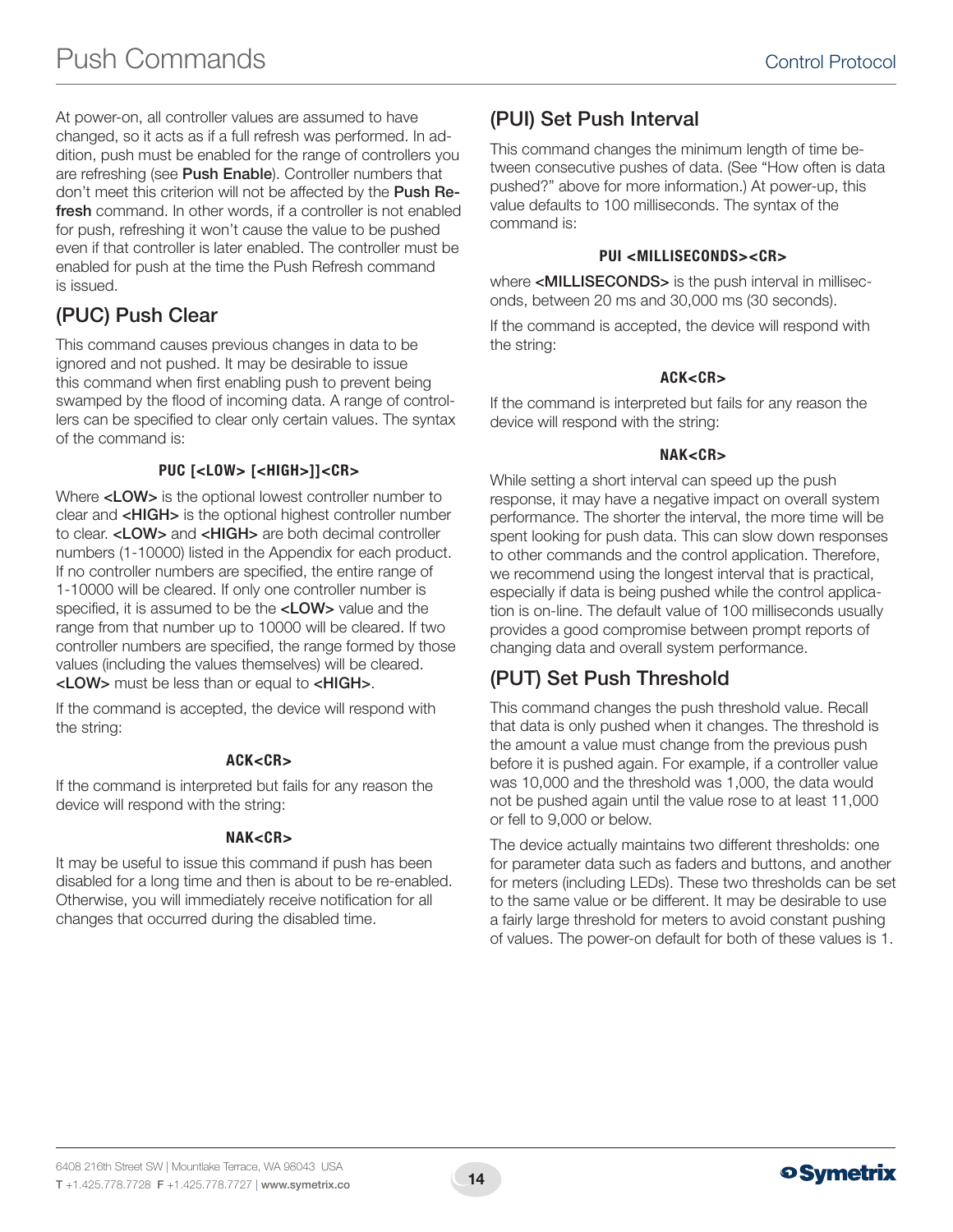The syntax of the command is:

### PUT [<PARAMETER THRESH>] [<METER THRESH>]]<CR>

Where <PARAMETER THRESH> is the optional threshold for parameters other than meters (e.g. faders and buttons) and <METER THRESH> is the optional threshold for meters. Both values must be between 0 and 65535. If neither threshold is specified, both thresholds are set to the default of 1. If only one threshold is specified, that value is used for both the parameter and meter thresholds.

If the command is accepted, the device will respond with the string:

#### ACK<CR>

If the command is interpreted but fails for any reason the device will respond with the string:

#### NAK<CR>

Technical Note: The threshold is a "greater than or equal to" type parameter, meaning it must be met (or exceeded) to trigger a push. For example: if the threshold is 1 and the last value pushed was 10,000, then a new value of 10,001 or 9,999 would cause a push to occur. Note that it is possible to set the threshold to zero. In this case, the value will be pushed if there is any change at all to the underlying DSP variable - even if the change is so small that the pushed controller value is identical (which may happen due to the limited resolution of the 16-bit controller value scheme).

# Setup Commands

Note: If you ever find yourself in a situation where you are not sure of the accessory controller port settings, you can use the control application to change the settings with the Accessory Port Settings dialog under the Tools menu. Alternatively, the rear panel reset button can be used to return the settings to factory defaults. However, that should be only used as a last resort since it also resets many other things.

### (SQ) Set Quiet Mode

The Set Quiet Mode command controls the text output of the control port during responses. When quiet mode is turned on, it restricts the output to just ACK, NAK or simple values. All command descriptions above assume that quiet mode is turned ON. Quiet mode ON should generally be used for normal operation.

When quiet mode is set to OFF, lengthy strings intended to be read by humans are sent in response to commands. This mode is useful when using a terminal program for testing or debugging.

The syntax of the command is:

#### $SO < 0N/OFF > < CP$

Where  $\langle ON/OFF\rangle$  is  $0 = OFF$ ,  $1 = ON$ .

If the "SQ 0" command is accepted, the device will respond with the string:

#### Setting Quiet Mode to false.<CR>

If the command is interpreted but fails for any reason the device will respond with the string:

#### NAK<CR>

The quiet mode state is saved in non-volatile memory. It does not need to be continually set. It will not hurt the device to be repeatedly set with the same value as it is only written if a different value is set. Note: New devices default to quiet mode ON.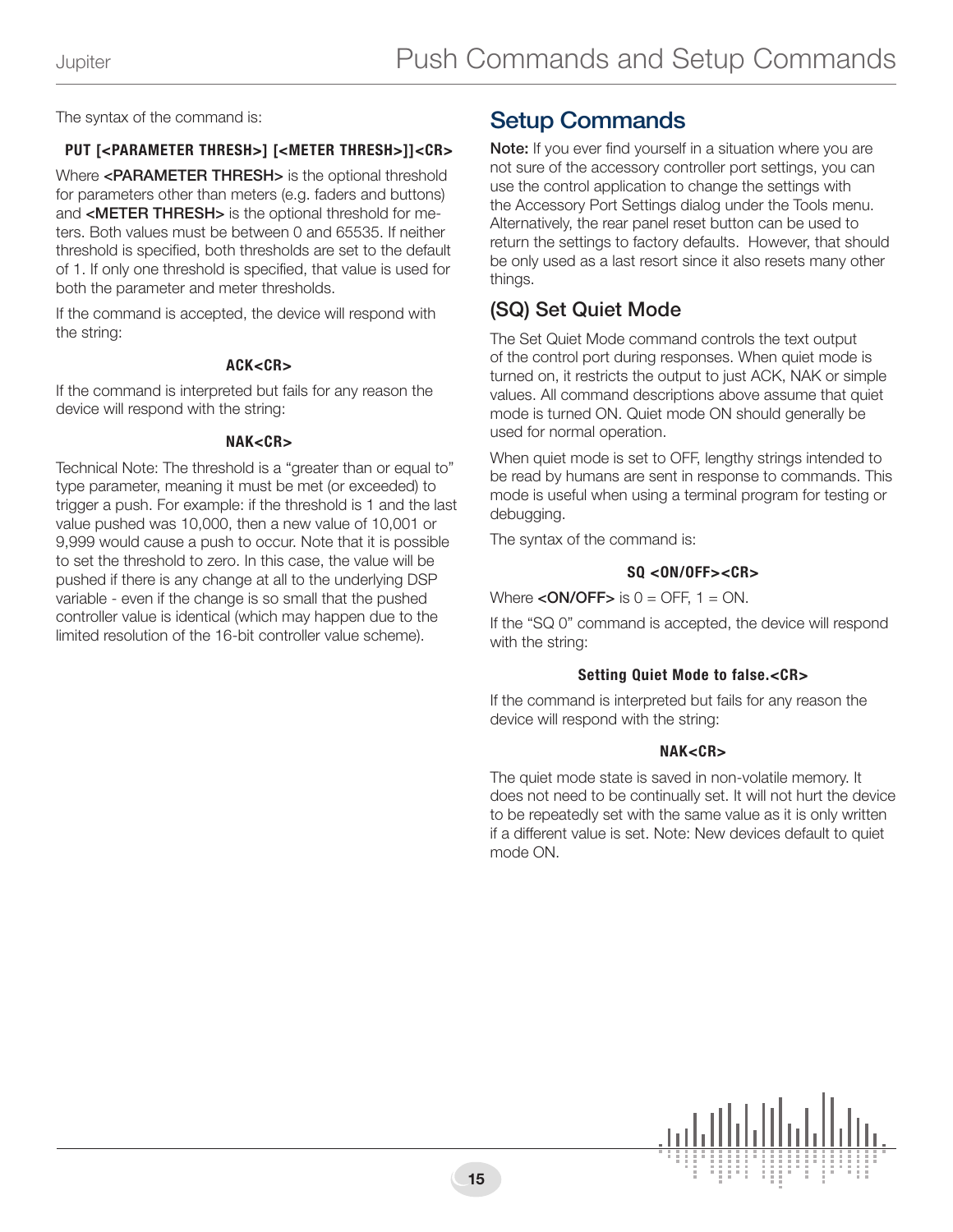# (EH) Set Echo Mode

The Set Echo Mode command controls the text output of the control port during commands. When echo mode is turned on, all characters that are received on the Ethernet port are sent or "echoed" back. This mode is useful when using a terminal program for testing or debugging.

When echo mode is turned off, the characters received are not echoed back. All command descriptions above assume that echo mode is turned off. Echo mode OFF should generally be used for normal operation.

The syntax of the command is:

#### EH <ON/OFF><CR>

#### Where  $\leq$  ON/OFF $>$  is 0 = OFF, 1 = ON.

If the command is accepted, the device will respond with the string:

#### ACK<CR>

If the command is interpreted but fails for any reason the device will respond with the string:

#### NAK<CR>

The echo mode state is saved in non-volatile memory. It does not need to be continually set. It will not hurt the device to be repeatedly set with the same value as it is only written if a different value is set.

# Jupiter App Controller Numbers

In this initial release of Jupiter software, the best method for retreiving Controller Numbers for use with 3rd party control systems is with the Custom Preset Parameter Browser. The Controller Numbers addressable within each Jupiter App are displayed in the far right column of the lower section.

# **o Symetrix**